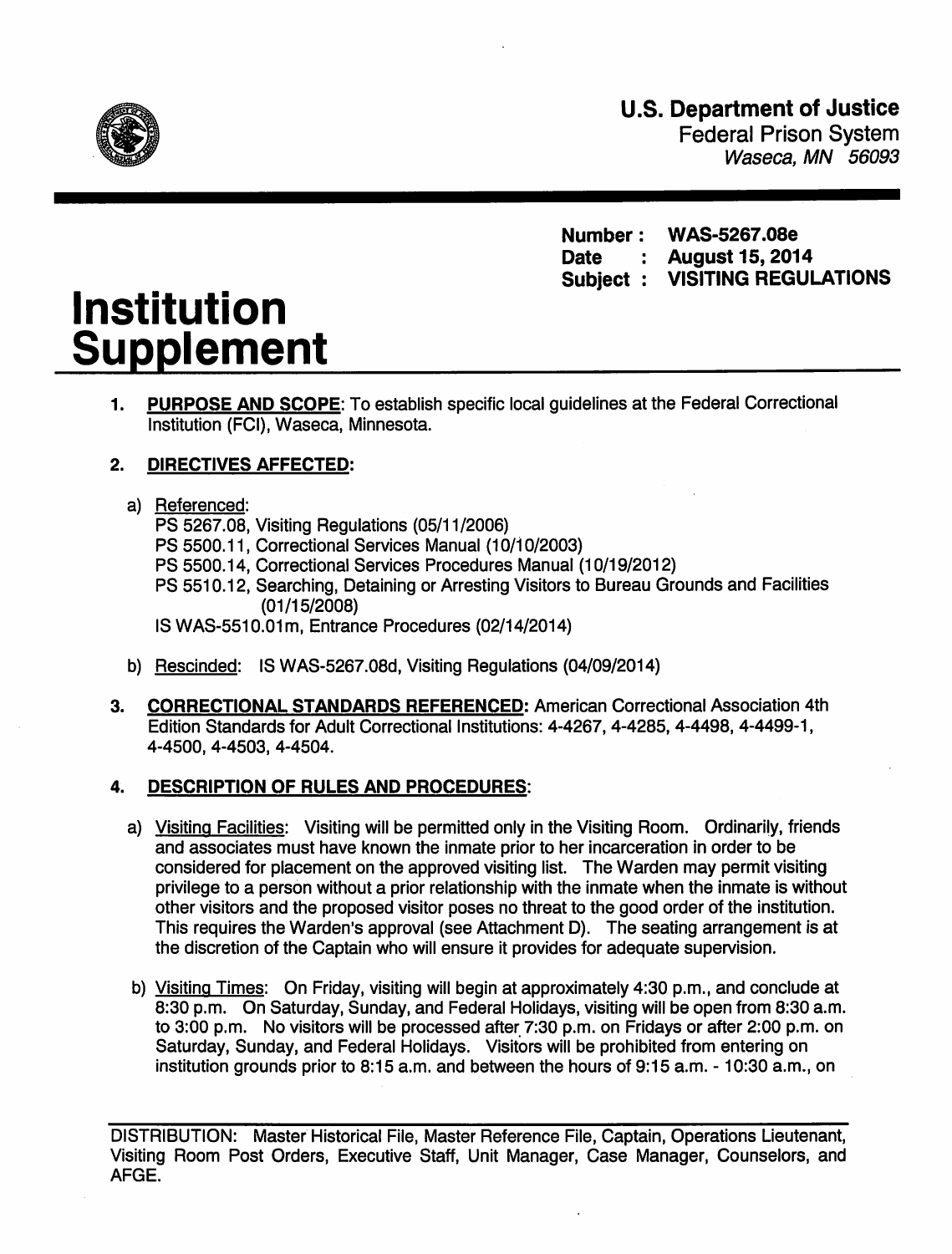weekends and holidays. On Fridays visitors may not enter the institution grounds prior to 4:15p.m.

c) Visiting Room Capacitv. Number of Visitors. and Frequency of Visits: The Visiting Room capacity will be set and posted by the Safety Manager. When the capacity is achieved, no further visitors will be processed until the room occupancy is reduced. The Institution Duty Officer (IDO) will ordinarily be responsible for reducing the room occupancy by asking for volunteers to terminate their visits, and then by terminating visits with inmates who have visitors in the local commuting area (a 1 00-mile radius of Waseca) and have already visited for a reasonable length of time. Ordinarily, a limit of five (5) adult visitors and (5) children are permitted to visit an inmate at one time. Consistent with Program Statement 5267.08, restrictions on the visiting period may be imposed to prevent overcrowding by the Warden.

The Visiting Room does have a children's area. This room has been set up to allow children to play games and watch movies under the supervision of the adult visitor and monitored by Visiting Room Officers. Visitors and inmates are responsible for the actions of their children while visiting. Visits may be terminated and/or sanctions taken if children are not supervised or affect the orderly running of the Visiting Room. When terminating a visit, Visiting Room Officers should consult with the Lieutenant or Institution Duty Officer. Inmates are not allowed in the children's room at any time.

The Visiting Room offers a Parenting Room. This room allows for inmates, not otherwise restricted to interact with their children. Inmates on the restricted list will not be allowed into the Parenting Room. This room is for inmates and their child(ren) only.

- d) Special Visits: On occasion, inmates may receive special visits. Special visits ordinarily are for a specific purpose and ordinarily not of a recurring nature. Examples of special visitors would include, but not necessarily be limited to attorneys, clergy, members of the media, and consular representatives. Perspective special visitors will be required to contact the facility and complete all required procedures prior to the requested visit.
	- 1) Attorney Visits; Attorneys are normally required to arrange each visit through the respective Unit Manager. In the event an appointment has not been made in advance, every effort should be made to facilitate the visit. Attorneys are encouraged to visit during regular visiting hours. However, visits from attorneys can be arranged at other times through the Unit Manager, based on the circumstances of each case and available staff. Attorney visits will be subject to visual monitoring, but not audio monitoring. The attorney rooms will be available on a first come/first serve basis and cannot be reserved by attorneys. Attorneys must present identification (Bar Card, etc.) to show that they are currently licensed as attorneys.
	- 2) Business, Media, and Consular Visits: Such visitors shall be approved in accordance with Program Statement 5267.08.
	- 3) Pastoral Visits: Pastoral visits must be approved by the Staff Chaplain. These visits will occur in the Visiting Room during regular visiting hours. Request for pastoral visits must be made at least seven working days in advance. Any questions concerning pastoral visits should be addressed to the Staff Chaplain. Visitor Applications for individuals involved in Religious Services based programs, i.e.; Threshold Program, Prisoner Visitation Service (PVS), etc., will be submitted to the Chaplain for processing and, if appropriate, entry into the visitation program.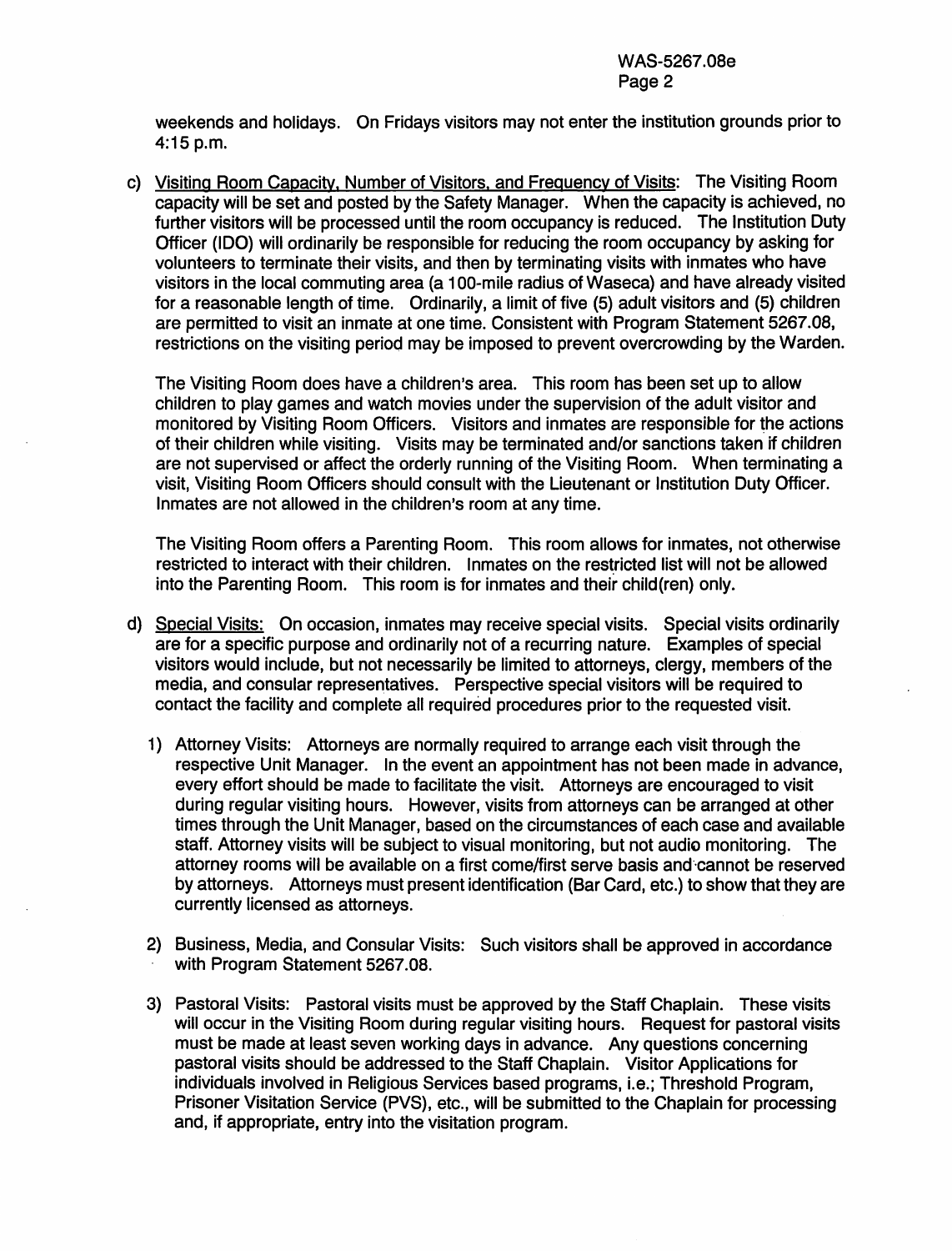- 4) Admission and Orientation: Should an inmate in admission and holdover status request a special visit, consideration will only be granted after the inmate has been here for 30 days. This request will be initiated through an Inmate Request to Staff Member to the respective Unit Manager and forwarded to the Warden for final approval.
- e) Visits to Inmates Not in Regular Population Status:
	- 1) Admission and Orientation/Holdover In the absence of an approved visiting list, only immediate family members whose relationship is verified in the pre-sentence report will be permitted to visit during the admission and orientation/holdover period.
	- 2) Administrative Detention or Disciplinary Segregation Status These inmates shall ordinarily be under the same guidelines as general population inmates for visiting purposes (i.e., facilities, times, frequency). However, special seating may be assigned to provide adequate supervision as needed. In the event there is a need for non-contact visiting, the visiting area in the entrance to the Special Housing Unit will be utilized. Visitors for the inmate requiring this type of visit will be escorted to the visiting area once processed through the Front Lobby. The inmate will be escorted to' the room inside the sallyport of the Special Housing Unit. A minimum of one staff member will be assigned to supervise this visit.
	- 3) Inmates will ordinarily not be allowed visitors while hospitalized in the community for security reasons. Inmates who are gravely ill with life-threatening circumstances and/or inmates who are hospitalized for the birth of a child may be considered to receive visitors at the hospital after careful consideration and consultation between the Captain and the Unit Manager and approval of the Warden. If approved, the number of visitors will be limited, as appropriate for the situation and in accordance with the visitation policies of the hospital. Additionally, visitors must be on the inmate's Approved Visiting List and prior arrangements will be made as to the time and duration of the visit. Visitors will be properly identified. At least one staff member will be present at all times during the visit.
- f) Maintenance of Visiting Lists: The following procedural method pertaining to the visiting program is maintained for each inmate: Each inmate shall submit a list of proposed visitors to her Unit Team. Ordinarily, immediate family members will be approved to visit. Identical and fraternal twins will be scrutinized and may be considered under Special Visit caveat. Inmates may submit visitor requests at any time, and incoming visitor applications are accepted for processing in accordance with Program Statement 5267.08. Once an investigation has been completed, the unit staff, will load all approved visitors on the visiting program, and will distribute an approved list to the inmate concerned. If unit staff question whether a proposed visitor should be approved, a memorandum will be submitted to the . Associate Warden for final decision. The inmate is notified of the decision by a member of the unit team. Each time a unit staff member updates a visiting list, a copy shall be forwarded to the Central File and to the inmate. The computer visiting program will be utilized to maintain visiting files and a record of visitors for each inmate. Additionally, prior to scheduled visiting hours, Visiting Room Staff will download all approved visitors from the Visiting Program to the Front Lobby computer terminal's desktop. Should the Visiting Program become inoperable during visiting hours, Visiting Room Staff will access approved visitors from this downloaded file. If Visiting Staff are unable to locate the visitor, he/she will contact Unit Team to verify approval of the perspective visitor. In the event unit staff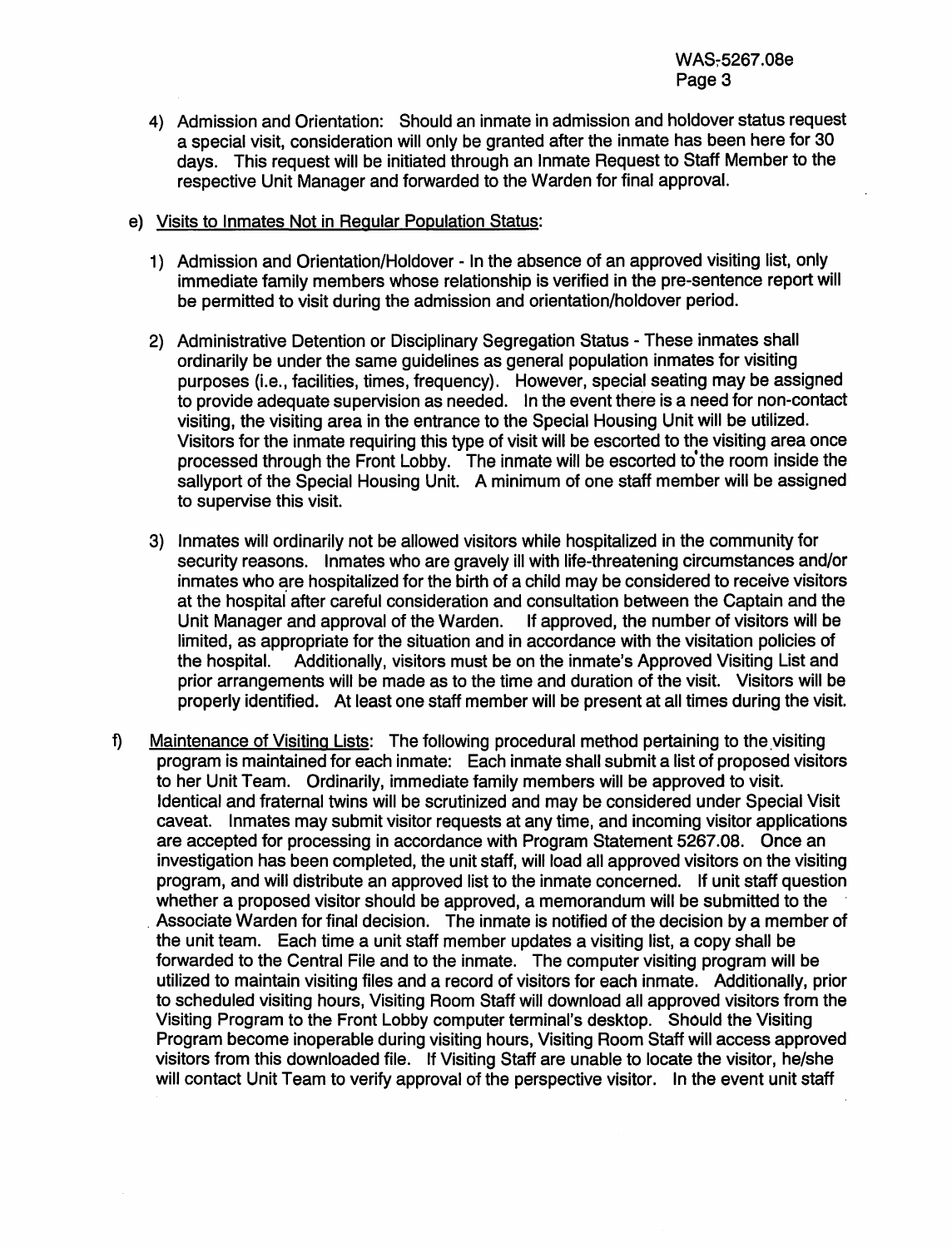are not available, the IDO or Operations Lieutenant shall access the inmate's Central File to verify prior approval of a perspective visitor.

- g) Visiting Restrictions and Denied Visitors: For disciplinary reasons, the Unit Discipline Committee (UDC) or Discipline Hearing Officer (DHO) may sanction an inmate to loss of visiting privileges for a specified period of time. Likewise, visits may be restricted in part or whole during an investigation phase which may result in further disciplinary proceedings. When this occurs, the inmate is promptly notified, and it is the inmate's responsibility to notify her perspective visitors of the restriction. Occasionally, it may be necessary to deny a perspective visitor entrance into the institution (i.e., no identification, not on the visiting list, under the age without a parent/guardian, inappropriate attire, or other circumstances.) When this occurs, the Visiting Room Officer in the Front Lobby will contact the Institution Duty Officer and/or Operations Lieutenant. The Front Lobby Officer will submit a memorandum (Attachment C) to the Captain with courtesy copies to the Warden, Associate Warden, IDO, and respective Unit Manager.
- h) Notification of Guidelines for Visitors: The inmate is responsible for providing her visitors with the visiting quidelines and directions (Attachment A).
- i) Admission and Orientation Holdover Status: In the absence of an approved visiting list, only immediate family members whose relationship is verified in the presentence report, will be permitted to visit during the admission and orientation holdover status. The approved visiting list from the parent institution will be considered after careful review by the respective unit team. In certain circumstances, an updated visiting list may be required and will be established by the respective unit team.
- . j) Searching Visitors: All visitors entering the institution must pass through the electronic metal detector without setting off the alarm. Visitors with medical conditions must provide official documentation (i.e.: metal pins, heart pace makers, partial limbs, etc.) In the event the metal detector becomes inoperable, a hand-held metal detector is available for use. During inmate visiting hours, the Visiting Room #2 Officer may assist the Front Lobby Officer in screening inmate visitors through the metal detector prior to escorting them into the institution. Visitors who have been screened by the metal detector will not be permitted to make contact with others in the front entrance building who have not yet been screened. All questions concerning the searching of visitors will be directed immediately to the Operations Lieutenant, Captain, or the Institution Duty Officer. All persons entering the institution are subject to a search of their person and belongings (bags, jackets, coats, etc.). Approved Visitors will be processed through the metal detector with approved items screened by the x-ray machine. Visitors 18 and older are subject to pat searches. Pat searches will be conducted based on a random predetermined selection process. The staff member who conducts the pat search will be of the same sex as the random selected visitor, unless an emergency situation occurs. Visitors will be given the option of either consenting to random searches as a condition of entry, or refusing such searches and leaving Bureau grounds. However, if a non-inmate refuses to submit to a random search and expresses an intent to leave Bureau grounds, he or she may still be required to be searched if "reasonable suspicion" exists. If a visitor has metal implants through surgical procedures, he or she may present a Medical Implant Alert ID Card from a Certified physician indicating the location and type of implant. Visitors without a Medical Implant Alert ID Card that regularly alarm the metal detector will be screened using a thorough pat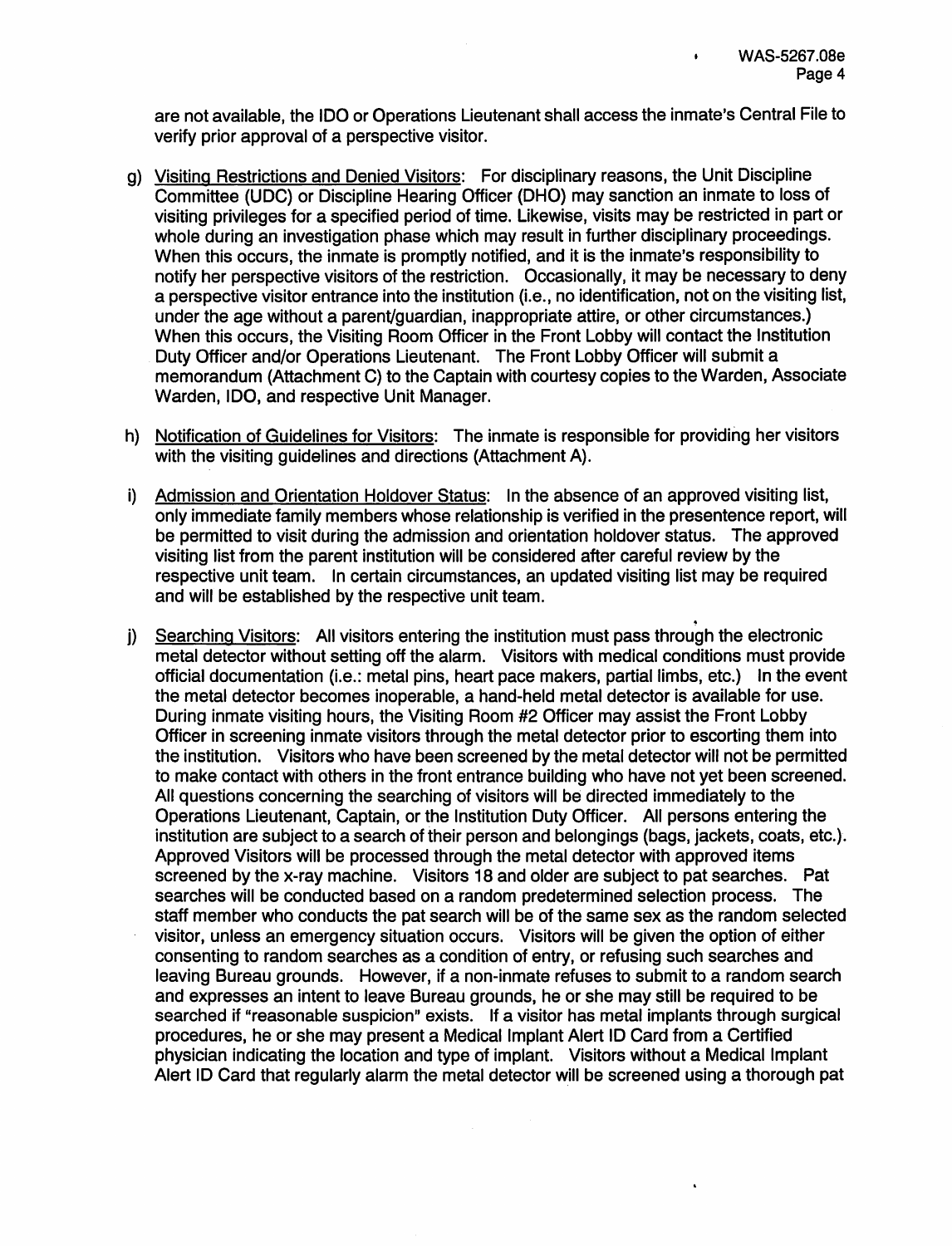search.

#### k) Supervision of the Visiting Room:

1) The following items are not permitted in the Visiting Room:

Handbags (Purses) **Wallets** Toys Food/Candy/Gum Umbrellas Infant Carriers Diaper Bags

**Lotion** Lipstick/Chapstick Newspapers/Magazines Wrist Watches Baby Strollers Cellular Phones **Scarves** 

Paperwork' Packages Greeting Cards **Photographs Pagers** Tobacco Products **Gloves** 

Visitors will be instructed to leave items of this type in their automobiles. Visitors using public transportation {i.e., bus, taxi, etc.) may use the lockers in the front entrance building. When a visitor is assigned a locker, he/she will be issued a corresponding chit which the visitor will retain during the visit. The key will be kept with the Front Lobby Officer in the lockbox. At the time the visitor returns to the Front Lobby they will return the chit to receive the key to the locker. Once the property has been removed and the locker is secure the visitor will give the key back to the Front Lobby Officer to receive their Identification Card. Staff will use sound correctional judgment when allowing visitors to bring in medication. Ordinarily, only medicine which is necessary to sustain life, such as heart medication and asthma inhalers, will be allowed into the Visiting Room. No prescribed.narcotic substances. During visiting, medication will be maintained by the Visiting Room #1 Officer. One visitor per group will be allowed to bring in one car key or remote into the Visiting Room.

Items for infant needs (i.e., small receiving blanket, diapers, baby food, baby bottles, baby wipes, sippy cups) are permitted but must be inspected for contraband prior to permitting them into the Visiting Room. Visitors refusing to have these items inspected must return them to their automobiles. Visitors failing to comply with either of these options will be denied entrance into the institution. Any infant food product that has been opened, will not be allowed to enter the institution. Pre-mixed bottles of infant formula will be allowed in the Visiting Room.

2) Visitors will be allowed \$20.00 per adult spending money, not to exceed \$60.00 per group. Clear plastic coin purses no larger than 8 inches by 8 inches may be used to store money. Cash, checks, or money orders will not be accepted by staff in the Visiting Room for deposit into the inmate's commissary account. Visitors will be advised that they should use the mail for that purpose.

A brief embrace and kiss is permissible at the beginning and end of the visit. Inmates and visitors may hold hands during visits, but no other physical contact is allowed. However, It may be appropriate for the Inmate to hold small children. VIsiting privileges could be terminated for any Improper conduct.

3) Due to the diverse types of visitors and the fact that the Visiting Room is not a public facility, certain restrictions must be placed on visitors' clothing.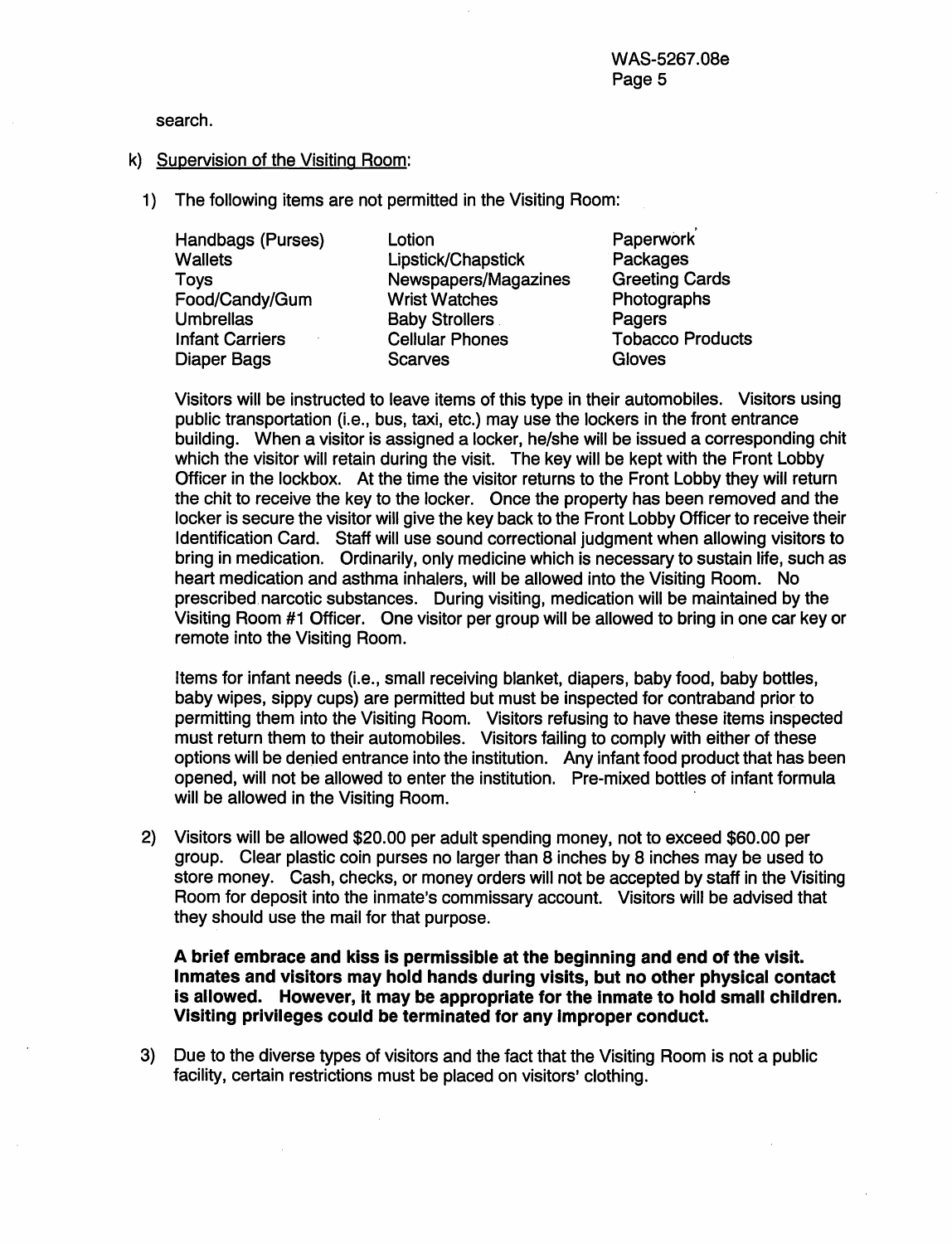The following attire will not be allowed:

- \*
- \* Tight clothing  $\overline{ }$  \* Transparent clothing<br>Spandex clothing \* Tank tops
- \* Spandex clothing \* Tank tops<br>Halter tops/sleeveless shirts \* Holes in clothing Halter tops/sleeveless shirts \* Holes in cloth<br>Wrap-around skirts \* Hats or caps
- \* Wrap-around skirts<br>Camouflage clothing
- \* \*
- 
- \* Grey sweatpants, sweatshirts, thermals
- Green, Khaki, and Orange colored pants, shirts or skirts
- \* \* Plunging necklines that expose back, cleavage or chest (i.e. V-necks, Scoop necks Opened toed, or open heeled shoes, (i.e., sandals or slip-ons for both male & female).
- **It is necessary for all visitors to wear shoes.**
- \* Shorts and skirts that are higher than the top of the knee when standing.
- \* No attire with questionable wording, i.e., gang affiliation, profanity, etc.
- \* No shirts that hang less than 3 inches below the belt line.
- \* Jackets, coats, or sweaters will only be allowed during the months of October 1 through June 1. **Scarves and Gloves are not allowed in the Visiting Room.**  Scares and/or scarves with wigs utilized for chemotherapy patients or hair-loss diseases must include documentation from a certified physician and the item(s) will require an x-ray examination and be subject to physical search procedures. Younger children will be allowed appropriate outer wear year round. Upon arrival in the Visiting Room outer wear will be stored in a designated area.
- \* Any questionable clothing will be cleared through the Institution Duty Officer or the Operations Lieutenant before being allowed into the Visiting Room.
- 4) Inmates are only authorized to wear green shirts (with brown T-shirts), undergarments (excluding thermal underwear), trousers and/or jumper, and institution shoes, to include brown boots sold in commissary, during visiting. Pregnant inmates are authorized to wear khaki shirts (with brown T-shirts), khaki pants, and medical bracelet. Inmates will be allowed to have the following items in their possession upon entry into the Visiting Room: comb, eyeglasses, handkerchief, wedding band (no other jewelry), religious medallion, one hair clip or hair tie, and approved religious head gear. Only visitors may make purchases from the vending machines. Inmates are not permitted to possess money or walk to the vending machines. Attachment B is to be completed daily by the visiting room shakedown officer. This form is used to record those items brought into the Visiting Room by each inmate, and again to record those items in the inmate's possession upon completion of the visit.
- 5) Restroom Facilities: Inmates will not use the same restroom facilities as the visitors. All inmates will be escorted to the restroom in the inmate search room provided and will be supervised while in the restroom.
- **5. OFFICE OF PRIMARY RESPONSIBILITY:** Correctional Services/Unit Management.

Julie A. Nicklin Varden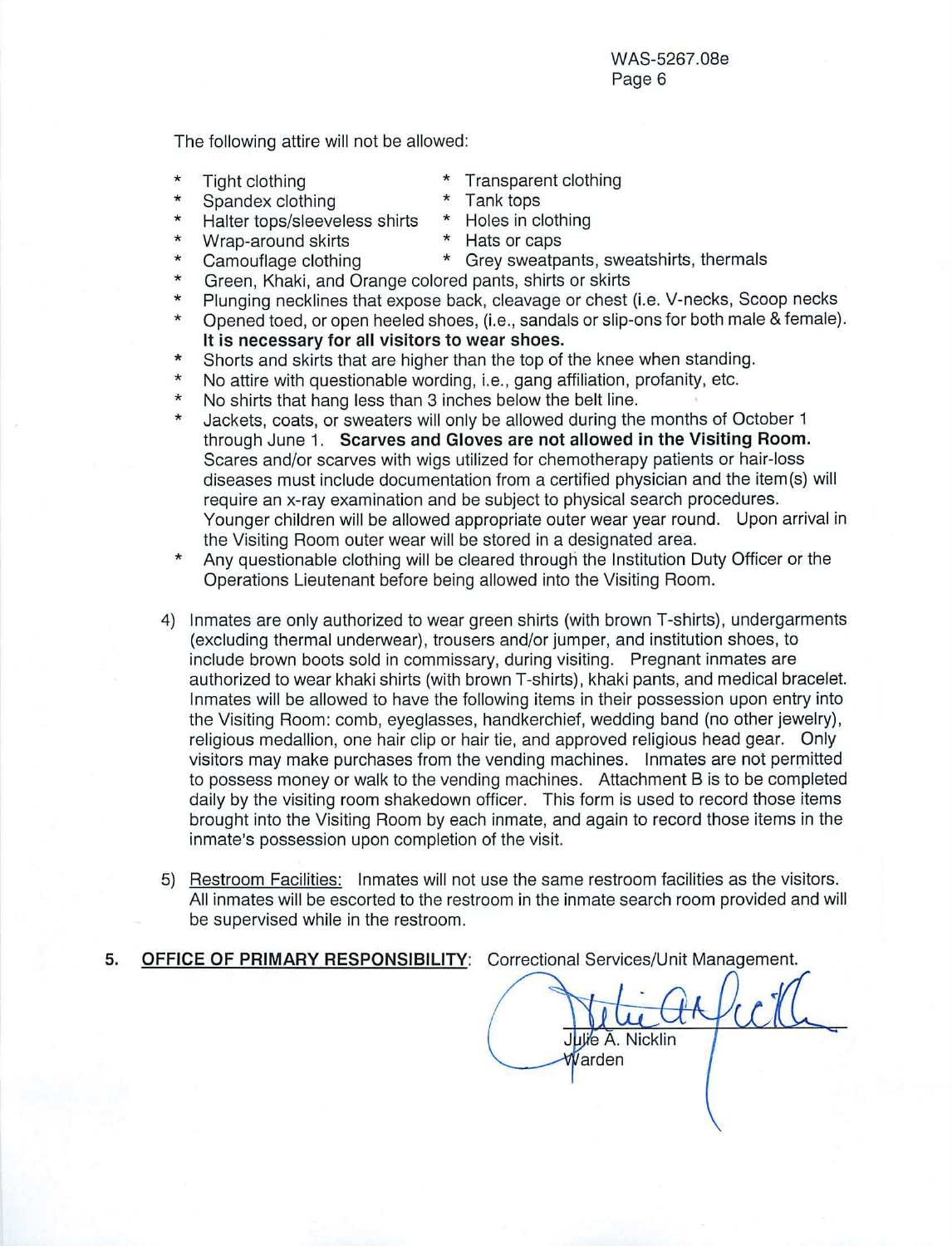#### FEDERAL CORRECTIONAL INSTITUTION P. 0. BOX 1731 WASECA, MN 56093 (507) 835-8972

#### VISITING INSTRUCTIONS

We would like to take this opportunity to welcome you to the Federal Correctional Institution, Waseca, Minnesota. We are located just off of U.S. Highway 14 between Owatonna and Mankato.

Inmate visitors are no longer allowed to wait in the Front Lobby or the institution parking lot for the Inmate Visiting Room to open. Visitors will be prohibited from entering on institution grounds prior to 8:15A.M. and between the hours of 9:15A.M.- 10:30 A.M., on weekends and holidays. On Fridays visitors may not enter the institution grounds prior to 4:15P.M. Visitors failing to adhere to these procedures will be asked to leave until the appropriate designated time.

The Visiting Room will be open Fridays at approximately 4:30 P.M., and will end at 8:30 P.M., and Saturday, Sunday and all federal holidays from 8:30 A.M. to 3:00 P.M. each week. Visitors will not be processed in after 7:30 p.m. on Fridays, and after 2:00 p.m. on Saturdays, Sundays or federal holidays.

All persons must obtain permission to visit in advance of a planned visit. Once a person's name is placed on the approved list, the requesting party will be notified by the inmate:

Visiting limitations may be imposed due to overcrowding or inclement weather. Usually only five adult persons and five children are permitted to visit an inmate at any one time. Exceptions must be approved in advance by the inmate's Unit Team.

Consistent with Program Statement 5267.08, restrictions on the visiting period may be imposed to prevent overcrowding. All children under the age of 16 must be accompanied by a responsible adult who is on the inmate's visiting list.

Visitors and inmates are responsible for the actions of their children while visiting. Visits may be terminated and/or sanctions taken if children are not supervised or affect the orderly running of the Visiting Room.

To maintain the morale of inmates and to develop closer relationships between inmates and family members or others in the community, all visitors are expected to display good judgment concerning clothing worn during visits. To implement this, specific consideration and limitations will be recognized and adhered to by all visitors of the inmate population.

Specifically, all visitors will wear shoes in the Visiting Room to ensure their safety. Open toed, or open heeled shoes, i.e., sandals, slip-ons etc. for both male and female will not be allowed in the Visiting Room. All visitors will be expected to wear appropriate clothing for a correctional environment.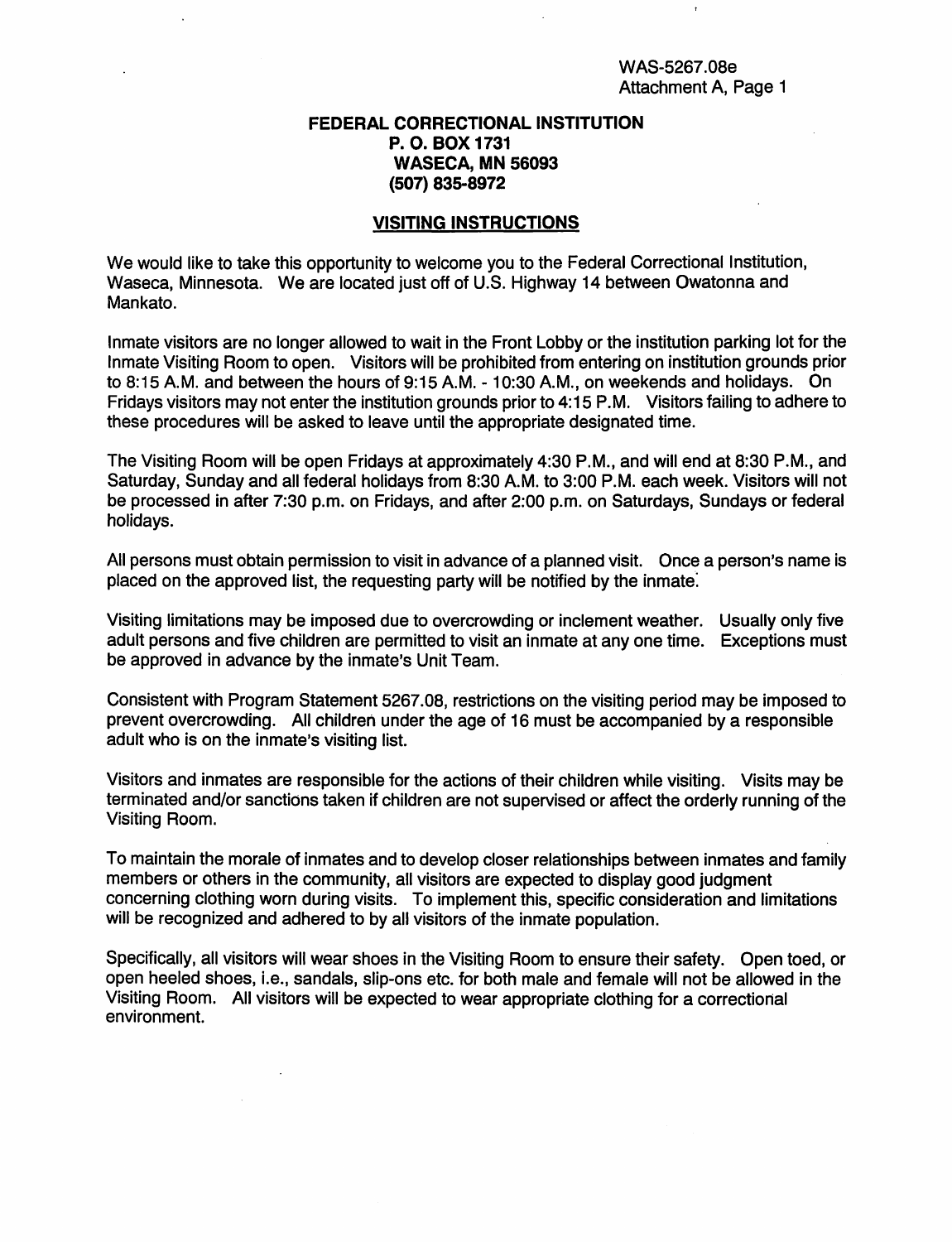$\mathbf{r}$ 

 $\cdot$ 

The following attire will not be allowed:<br>
\* Tight clothing \* Tra

- 
- \* Tight clothing \* Transparent clothing<br>\* Spandex clothing \* Tank tops \* Spandex clothing \* Tank tops
- \* Halter tops/sleeveless shirts \* Holes in clothing
	-
- \* Wrap-around skirts \* Hats or caps<br>\* Camouflage clothing \* Grey Sweatp
	-
- \* Camouflage clothing \* Grey Sweatpants, sweatshirts, and thermals \* Green, Khaki, and Orange colored pants, shirts or skirts
- \* Plunging necklines that expose back, cleavage or chest (i.e. V-necks, Scoop necks
- Opened toed, or open heeled shoes, (i.e., sandals or slip-ons for both male & female). It is necessary for all visitors to wear shoes.
- \* Shorts and skirts that are higher than the top of the knee when standing.<br>No otting with quonting ble wording i.e., gang officition, professive ato
- \* No attire with questionable wording, i.e., gang affiliation, profanity, etc.
- \* No shirts that hang less than 3 inches below the belt line.
- Jackets, coats, or sweaters will only be allowed during the months of October 1 through June 1. Scarves and Gloves are not allowed in the VIsiting Room. Scares and/or scarves with wigs utilized for chemotherapy patients or hair-loss diseases must include documentation from a certified physician and the item(s) will require an x-ray examination and be subject to physical search procedures. Younger children will be allowed appropriate outer wear year round. Upon arrival in the Visiting Room outer wear will be stored in a designated area.

The following items are not permitted in the Visiting Room:

| Handbags (Purses)      | Lotion                                                            | Paperwork               |
|------------------------|-------------------------------------------------------------------|-------------------------|
| <b>Wallets</b>         | Lipstick/Chapstick                                                | Packages                |
| <b>Toys</b>            | Newspapers/Magazines                                              | <b>Greeting Cards</b>   |
| Food/Candy/Gum         | <b>Wrist Watches</b>                                              | Photographs             |
| <b>Umbrellas</b>       | <b>Baby Strollers</b>                                             | Pagers                  |
| <b>Infant Carriers</b> | <b>Cellular Phones</b>                                            | <b>Tobacco Products</b> |
| Diaper Bags            | <b>Scarves</b>                                                    | Gloves                  |
|                        | lameth challeng will leave liems of this two in their subsmall ha |                         |

• Inmate visitors will leave items of this type in their automobiles.

A brief embrace and kiss is permissible at the beginning and end of the visit. Inmates and visitors may hold hands during visits, but no other physical contact is allowed. However, it may be appropriate for the inmate to hold small children. Visiting privileges could be terminated for any improper conduct.

On occasion, inmates may receive special visits. Special visits ordinarily are for a specific purpose and ordinarily not of a recurring nature. Examples of special visitors would include, but not necessarily be limited to, attorneys, clergy, members of the media, and consular representatives. Perspective special visitors will be required to contact the facility and complete all required procedures prior to facilitation of the requested visit. The Unit Team will be responsible for arranging and supervising special visits. The Unit Team will submit a memorandum for the Warden's approval requesting a special visit.

Introduction of contraband of any kind into this institution or on its property is a violation of Federal Law (Title 18, U.S.C., Section 1791) requiring "a penalty of not more than ten years for any person who introduces or attempts to introduce into or upon the grounds of any Federal Correctional Institution or takes or attempts to take or send therefrom anything whatsoever without knowledge and consent of the Chief Executive Officer of the institution."

Inmates are furnished all necessities, and visitors should refrain from bringing articles or gifts of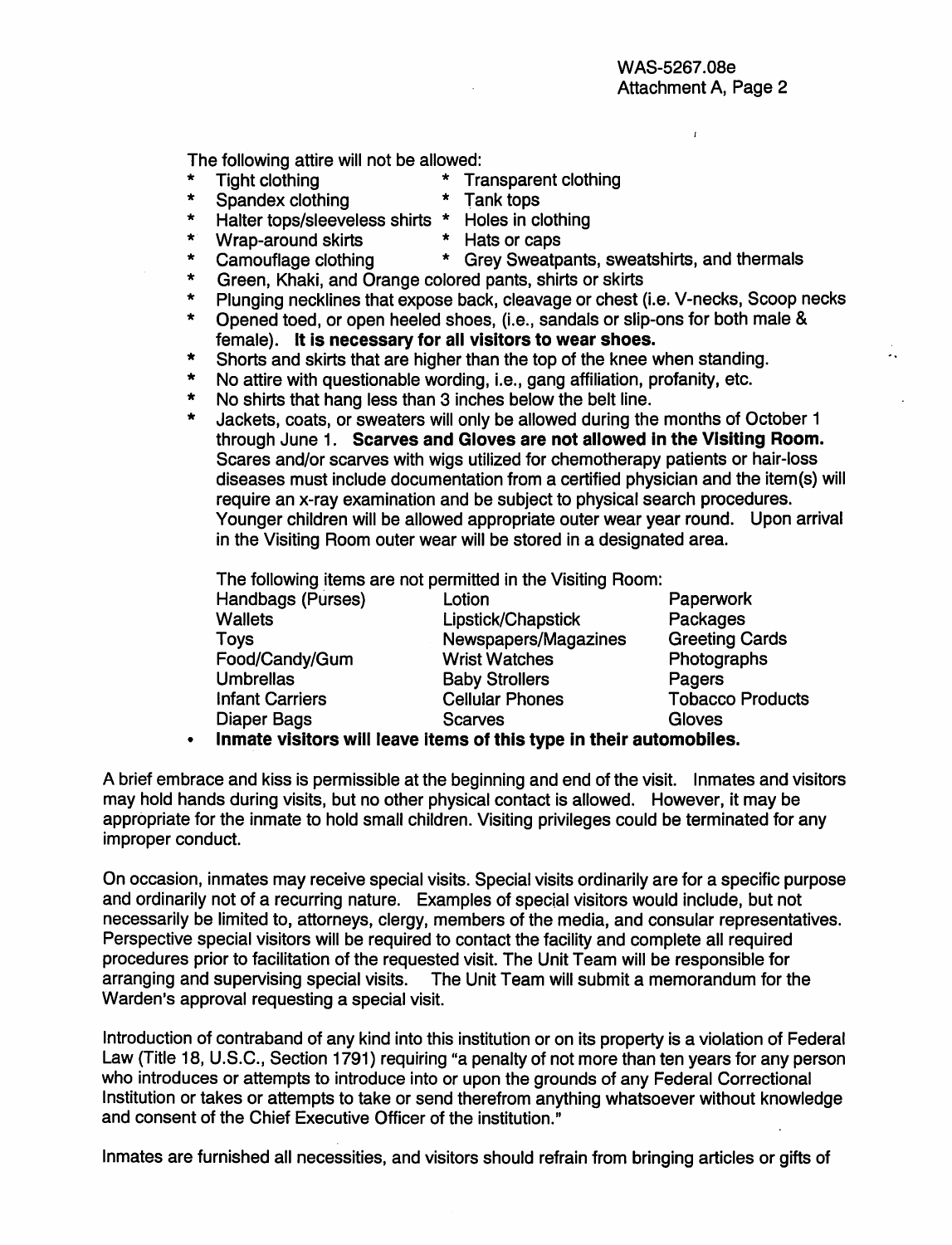any kind. Cameras and tape recorders are not permitted in the Visiting Room. Inmates will not be permitted to sign or exchange any papers during the visit without prior authorization of the inmate's Unit Manager. Visitors will not be allowed to bring food or beverages into the visiting area. All visitors over the age of 16 must have a government issued ID (excluding foreign government): current driver's license, current state identification, or current military ID. Under no circumstances will any other forms of ID be allowed. All non bureau visitors to the institution must have a valid identification to gain entry. The ID scanner, maintained in the Front Lobby, will be utilized to verify the validity of the submitted identification.

Items for infant needs (i.e., small receiving blanket, diapers, baby food, baby bottles, baby wipes and sippy cups) are permitted, but must be inspected for contraband prior to permitting them into the Visiting Room. Any infant food product that has been opened, will not be allowed to enter-the institution. Pre-mixed bottles of infant formula will be allowed in the Visiting Room.

One visitor per group will be allowed to bring in one car key or remote into the visiting room. Lockers are for visitors using public transportation, i.e., bus, taxi, etc.

Ordinarily, only medicine which is necessary to sustain life, such as heart medication and asthma inhalers, will be allowed into the Visiting Room. If a visitor has metal implants through surgical procedures, he or she may present a Medical Implant Alert ID Card from a Certified physician indicating the location and type of implant. Visitors without a Medical Implant Alert ID Card that regularly alarm the metal detector will be screened using a thorough pat search.

Visitors will be allowed \$20.00 per adult spending money, not to exceed \$60.00 per group. Clear plastic coin purses, no larger than 8 inches by 8 inches, may be used to store money.

If a visitor incurs a name change different than what our visiting list indicates, the visitor will be required to submit a copy of their current government issued ID to the facility to update our records/visiting program.

#### **DIRECTIONS TO THE FEDERAL CORRECTIONAL INSTITUTION. WASECA,MINNESOTA**

FROM MINNEAPOLIS: 1-35 South to Highway 14 West, turn right on Highway 13 North, follow signs to the Federal Correctional Institution, Waseca, Minnesota.

FROM IOWA: 1-35 North to Highway 14 West, turn right on Highway 13 North, follow signs to the Federal Correctional Institution, Waseca, Minnesota.

FROM CHICAGO: 94W to 90W to 1-35 North to Highway 14 West, turn right on Highway 13 North and follow signs to the Federal Correctional Institution, Waseca, Minnesota.

#### LOCAL MOTELS

American Motel 1313 Highway 13 North Waseca, Minnesota 56093 (507) 835-4300

Crossings Inn & Suites 2201 North State Street Waseca, Minnesota 56093 (507) 835-0022

Americlnn Motel 245 Florence Avenue Owatonna, MN 55060 (507) 455-1142

LOCAL TAXI SERVICES

The TaxiConnection Waseca Minnesota (507) 833-5588

LOCAL BUS LINES\_\_ Owatonna Bus Co. 1145 Park Drive (507) 451-5262

Tonna TaxiService Owatonna, Minnesota (507) 451-4215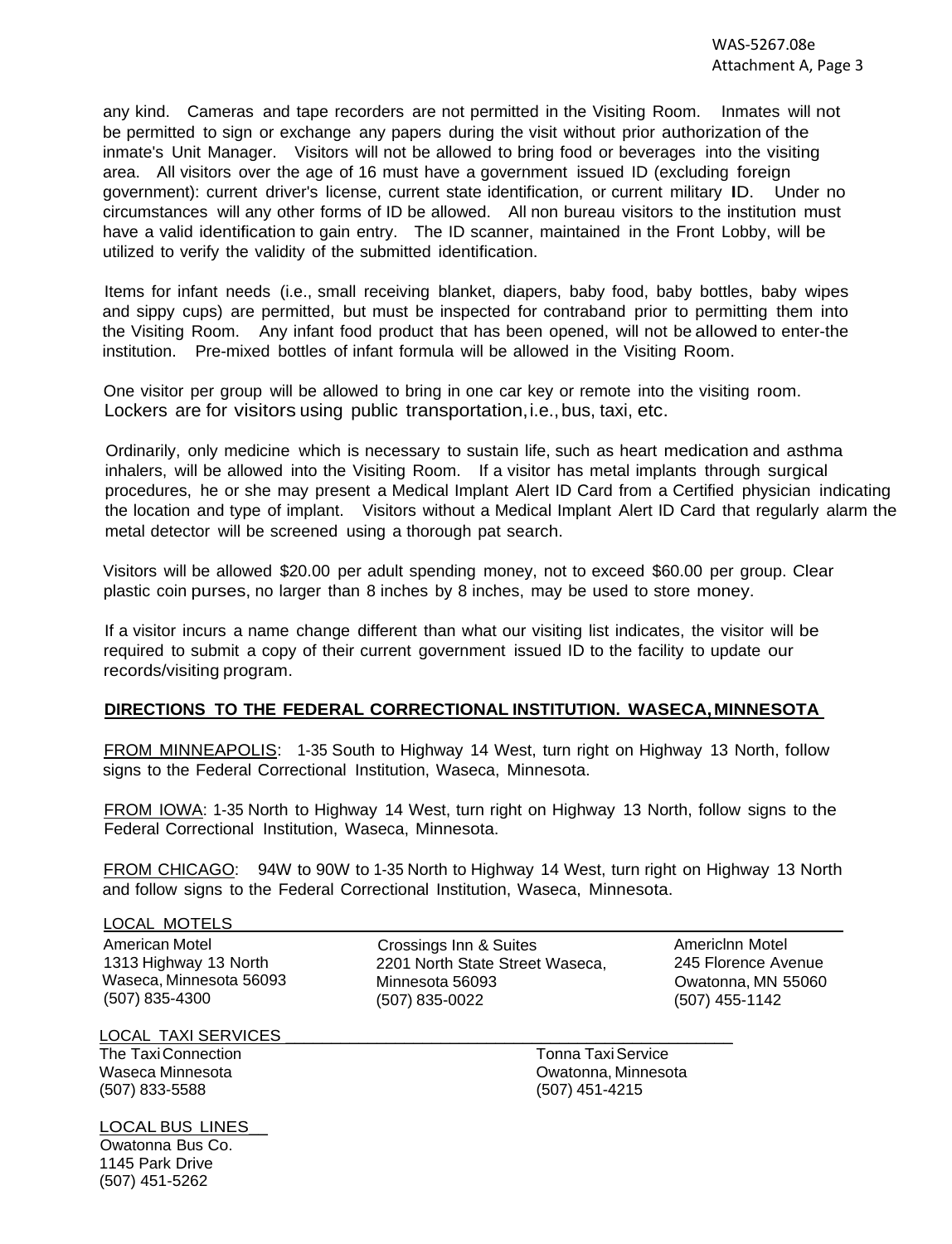$\frac{1}{\sqrt{2}}\left(\frac{1}{\sqrt{2}}\right)^{2}+\frac{1}{2}\left(\frac{1}{\sqrt{2}}\right)^{2}$ 

### FEDERAL CORRECTIONAL INSTITUTION WASECA, MN AUTHORIZED INMATE PROPERTY FOR VISITING

 $\sim$   $\sim$ 

DATE: \_\_\_ OFFICER: PAGE OF

 $\sim$ 

| <b>UNIT</b> | <b>TIME</b><br>IN<br>Pat<br>Search | <b>TIME</b><br>OUT<br>Visual<br>Search | <b>INMATE NAME/NUMBER</b> | <b>SIGNATURE</b> | <b>GLASSES</b> | COMB | Religious<br>Headwear | Hair<br>Clip or<br>Tie | <b>RING</b> | NECK-<br>LACE | SHOE<br>TYPE |
|-------------|------------------------------------|----------------------------------------|---------------------------|------------------|----------------|------|-----------------------|------------------------|-------------|---------------|--------------|
|             |                                    |                                        |                           | $\epsilon$       |                |      |                       |                        |             |               |              |
|             |                                    |                                        |                           |                  |                |      |                       |                        |             |               |              |
|             |                                    |                                        |                           |                  |                |      |                       |                        |             |               |              |
|             |                                    |                                        |                           |                  |                |      |                       |                        |             |               |              |
|             |                                    |                                        |                           |                  |                |      |                       |                        |             |               |              |
|             |                                    |                                        |                           |                  |                |      | $\pmb{\epsilon}$      |                        |             |               |              |
|             |                                    |                                        |                           |                  |                |      |                       |                        |             |               |              |
|             |                                    |                                        | $\bullet$                 |                  |                |      |                       |                        |             |               |              |
|             | $\lambda$                          |                                        |                           |                  |                |      |                       |                        |             |               |              |
|             |                                    |                                        |                           |                  |                |      |                       |                        |             |               |              |
|             |                                    |                                        |                           |                  |                |      |                       |                        |             |               |              |
|             |                                    |                                        |                           |                  | $\alpha$       |      | $\bullet$             |                        |             |               |              |
|             |                                    |                                        |                           |                  |                |      |                       |                        |             |               |              |
|             |                                    |                                        |                           |                  |                |      |                       |                        |             |               |              |
|             |                                    |                                        |                           |                  |                |      |                       |                        |             |               |              |
|             |                                    |                                        |                           |                  |                |      |                       |                        |             |               |              |
|             |                                    |                                        |                           |                  |                |      |                       |                        |             |               |              |
|             |                                    |                                        |                           |                  |                |      |                       |                        |             |               |              |
|             |                                    |                                        |                           |                  |                |      |                       |                        |             |               |              |
|             |                                    |                                        |                           |                  |                |      |                       |                        |             |               |              |
|             |                                    |                                        |                           |                  | $\sim$         |      | $\mathcal{F}$ .       |                        |             |               |              |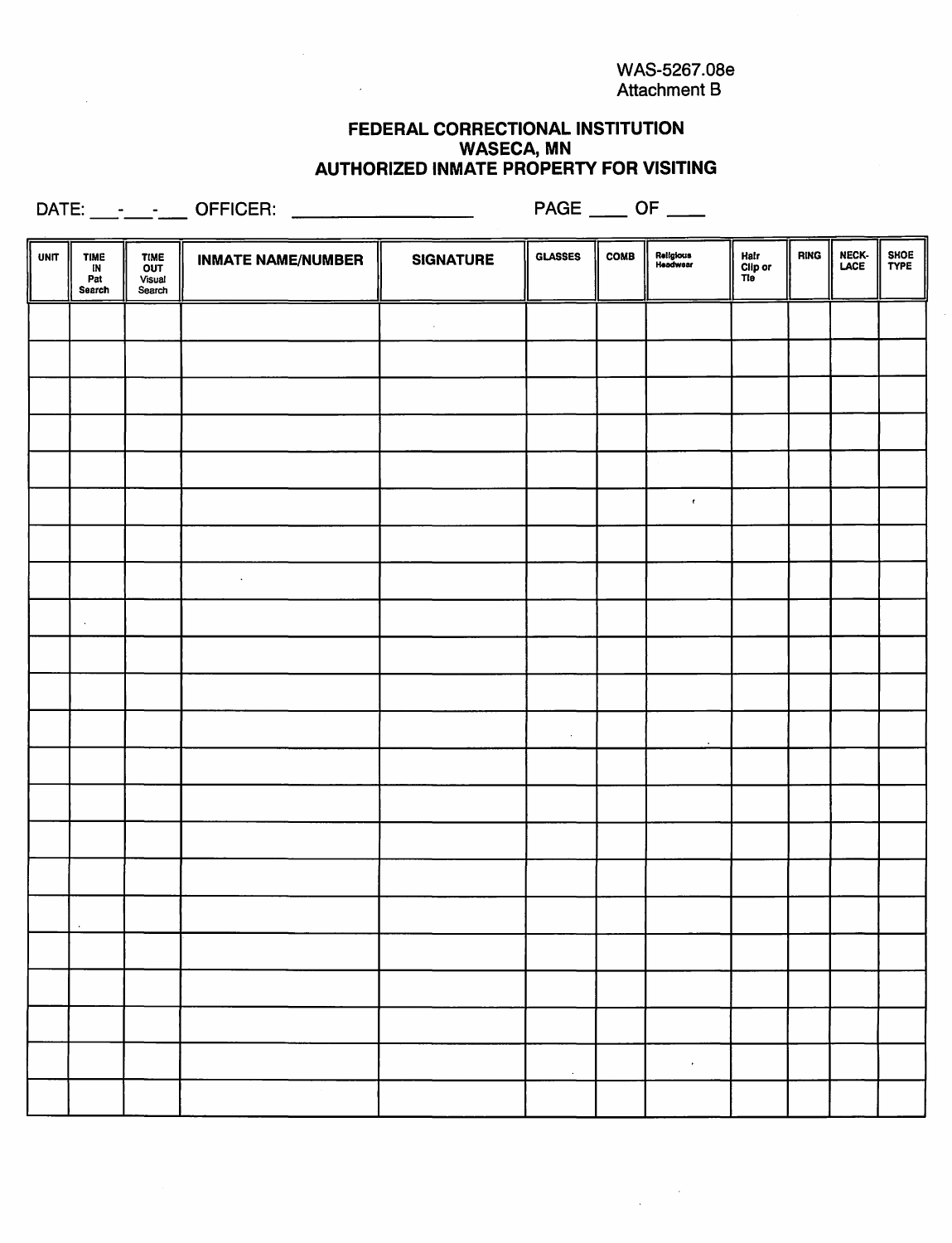MEMORANDUM FOR GAPTAIN FROM: Attachment C U.S. Department of Justice Federal Bureau of Prisons Federal Correctional Institution Waseca, Minnesota 56093-0741 Current Date SUBJECT: Visitor Denied Entrance Into the Institution On this date, \_\_\_\_\_\_\_\_\_, at \_\_\_\_\_\_(AM)(PM), the following visitor (Mr.) (Mrs.) (Ms.) was denied entrance into the institution. AAAAAAAAAAAAAAAAAAAAAAAAAAAAAAAAAAAAAAAAAAAAAAAAAAAAAAAAAAAAAAAAAAAAAAAAAAAAAAAAAAAAAAAAAAAAAAAAAAAA Inmate's Name: -------------------- Register Number: \_\_\_\_\_ \_ AAAAAAAAAAAAAAAAAAAAAAAAAAAAAAAAAAAAAAAAAAAAAAAAAAAAAAAAAAAAAAAAAAAAAAAAAAAAAAAAAAAAAAAAAAAAAAAAAAAA Reason for Denial: (Please Circle one or more of the following) 1 . No Identification 2. Not on Visiting List 3. Under the Age Without Parent/Guardian 4. Other Circumstances

WAS-5267.08e

cc: Warden AW Unit Manager IDO Briefcase